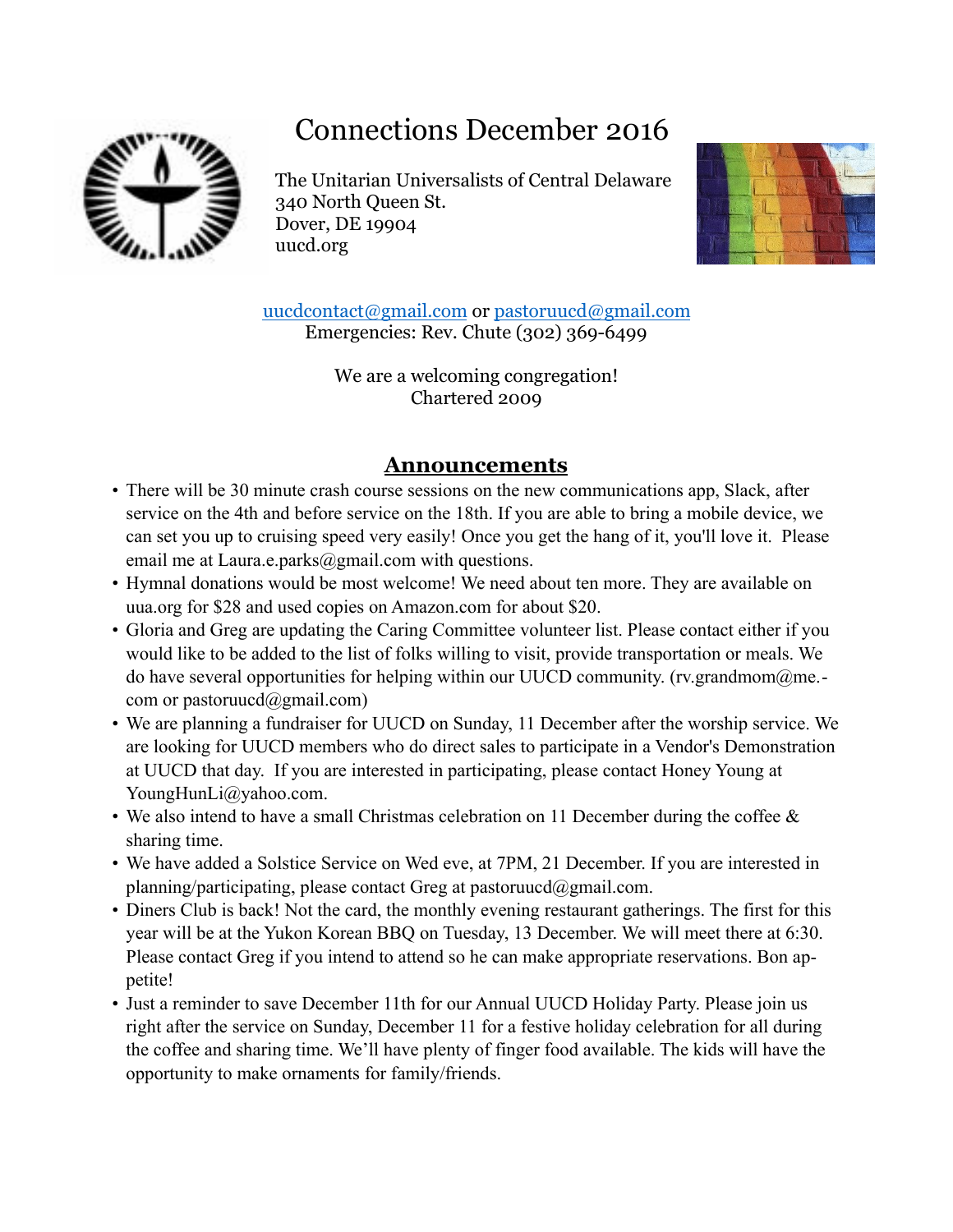## **Joseph Priestley District Board Meeting**

The Joseph Priestley District Board will hold its quarterly in-person meeting at the Southern Delaware Congregation in Lewes, Delaware on January 27 and 28. The Board is extending an invitation to leaders or representatives of congregations in the Delmarva Cluster to join us for a meal and discussion to share your stories or ask your questions. We will schedule the meal/discussion either for dinner on Friday (1/27) or lunch on Saturday (1/28), based on responses we receive with your preferences by December 31. We look forward to seeing you there! Please RSVP including your contact information (so we can confirm time/date) and any questions to Paul Pinson (paul@thepinsons.org) or Rev. David Pyle (rev.pyle@gmail.com) so we know how much food to prepare.

#### **Services**

**Sunday, December 4**: "The Heretical Gnostic Gospels" Rev Greg Chute How very differently some of the earliest "Christian" writings portray Jesus, his teachings, his relationship with god, and his vision of human nature from currently accepted doctrine and dogma. These recently uncovered/recovered sources provide an alternative understanding of the man and his mission. Small wonder they were declared heretical by the establishment.

 The Children's Religious Education lesson will explore the theme "We Revere Life." The class will include discussions and activities focused on the special role children play within communities and the importance of respecting and protecting animals, plants, and all parts of our natural environment.

#### **Sunday, December 11: "The Stories of Christmas"** Rev Greg Chute

 Christmas may be by definition about one story, but hundreds (or more) stories have been created through the years which capture the essence of the season, touch our hearts, and enrich the meaning of the holiday. What do they say about the human spirit and what we are yearning for?

#### **Sunday, December 18**: "A Very Unitarian Christmas" Jayce Lesniewski

Unitarians in America have a significant connection to modern Christmas traditions, including many Christmas carols and songs. We will sing several of these songs, and we will discuss their history and the lessons that we can learn on how to survive America's current bleak midwinter.

The Children's Religious Education lesson will explore "Signs of Caring."

#### **Wednesday, December 21, 7pm**: "A Winter Solstice"

 This is a quiet evening in recognition of the turning of the seasons; a time to sit with the darkness in quiet celebration, reflection and anticipation.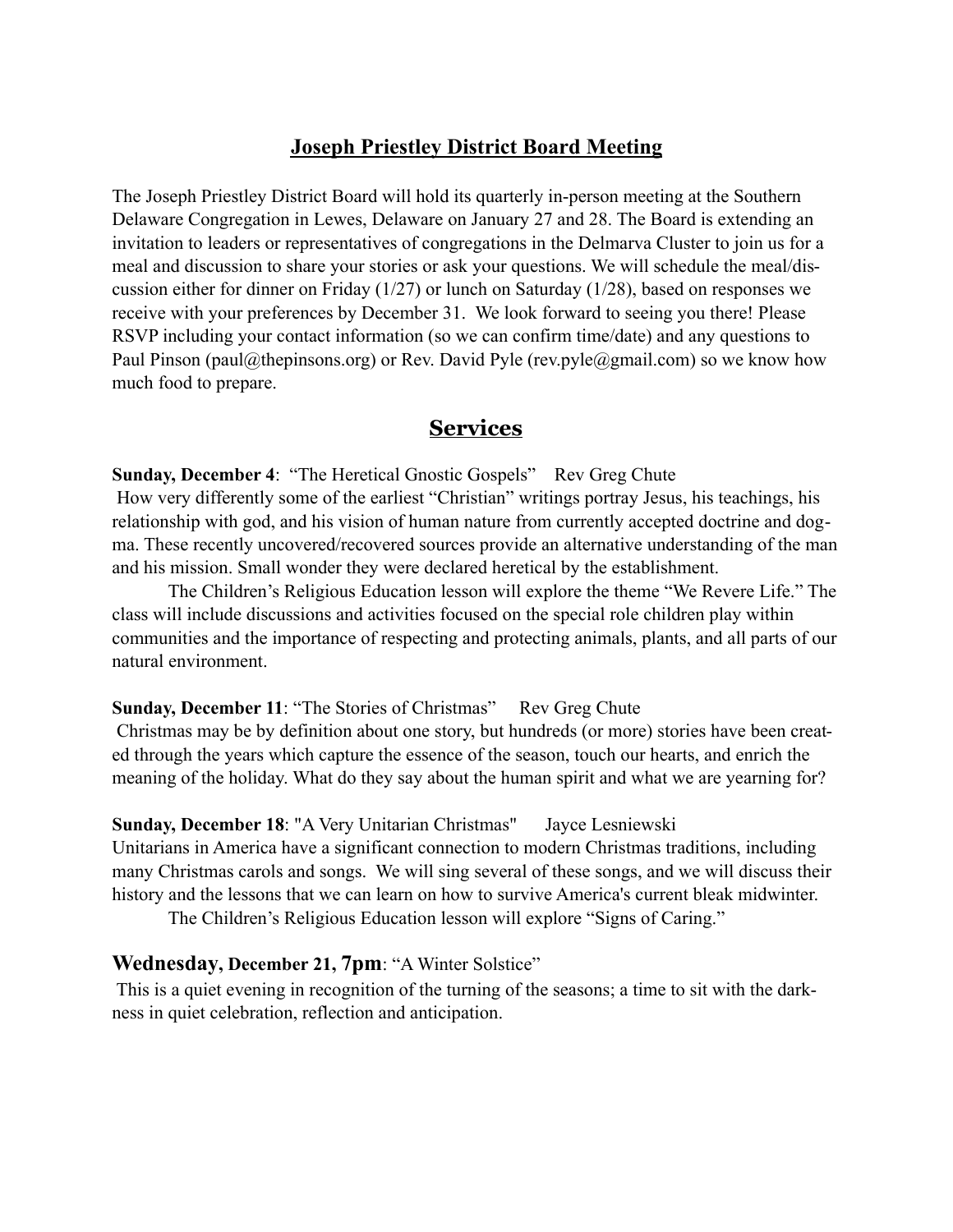#### **Saturday, December 24, 7pm**: "The Magic of Christmas"

Christmas eve is full of hope, possibility and portent. It is a mystical moment when it seems like anything is possible; when we are invited to participate in miracles and magic, not because they are real, but because we want them to be real; and in so doing, we are transformed.

#### **Sunday, 25 December: "Artemis and Apollon"** Alex Conall

A pregnant woman near her time, fleeing persecution, seeks a safe place to shelter, to give birth to a child of light--think you know this story? Think again.

**Sunday, 1 January**: "Serendipity Sunday" Sheryl Winsby

There will be kosher fruitcake to share, plus opportunities to share (recording or live music, readings, poems, jokes). Bring your own favorite things to share, or your hopes and dreams for the new year. We will have nursery care, but no religious education on this date.

## **A Note From Our President**

November was an interesting month. After the election, I felt like we were all in shock, many of us without much to say. We seem to be getting more visitors, which is good.

We had our fall congregational meeting which was good. We approved the minutes of our spring annual meeting and talked about finances. It was important for us all to realize that we balanced the budget in May by increasing fund raising, so increase we must. We got off to a good start with Leigh Hesseltine taking our collected junque to Wilson's auction. Our first load brought almost \$300 and there was a second, whose price had not yet been reported. We plan to have at least one more of these during the year.

Fundraising activities were budgeted at \$8,619.00 of which we have raised only \$618 or about 7 percent. However, our biggest effort, by far, will be our silent and live auction, now named March Madness and planned for Saturday, March 4th. We have 3 months to make this our best event ever. Lorna McElhone is the organizer, but she will need volunteers, doing all kinds of different tasks, to make a memorable, enjoyable event.

Please start thinking of what you can offer to auction and how you might volunteer to help out with food or music, donations, etc. And, be thinking of who you can invite to accompany you to bid, dance and eat. Paint night is another great idea for a fun event. James Pernal has offered to help organize this.

I summarized who on the board is in charge of overseeing various aspects of congregational life. It probably doesn't hurt to repeat this. Lorna is overseeing fundraising; Honey, worship (while Laura Parks is actually chair), membership enrichment and integration; Wendy, children's religious education; Kerry, social justice; Sara, communication and administration; Jayce, publicity; me, the calendar.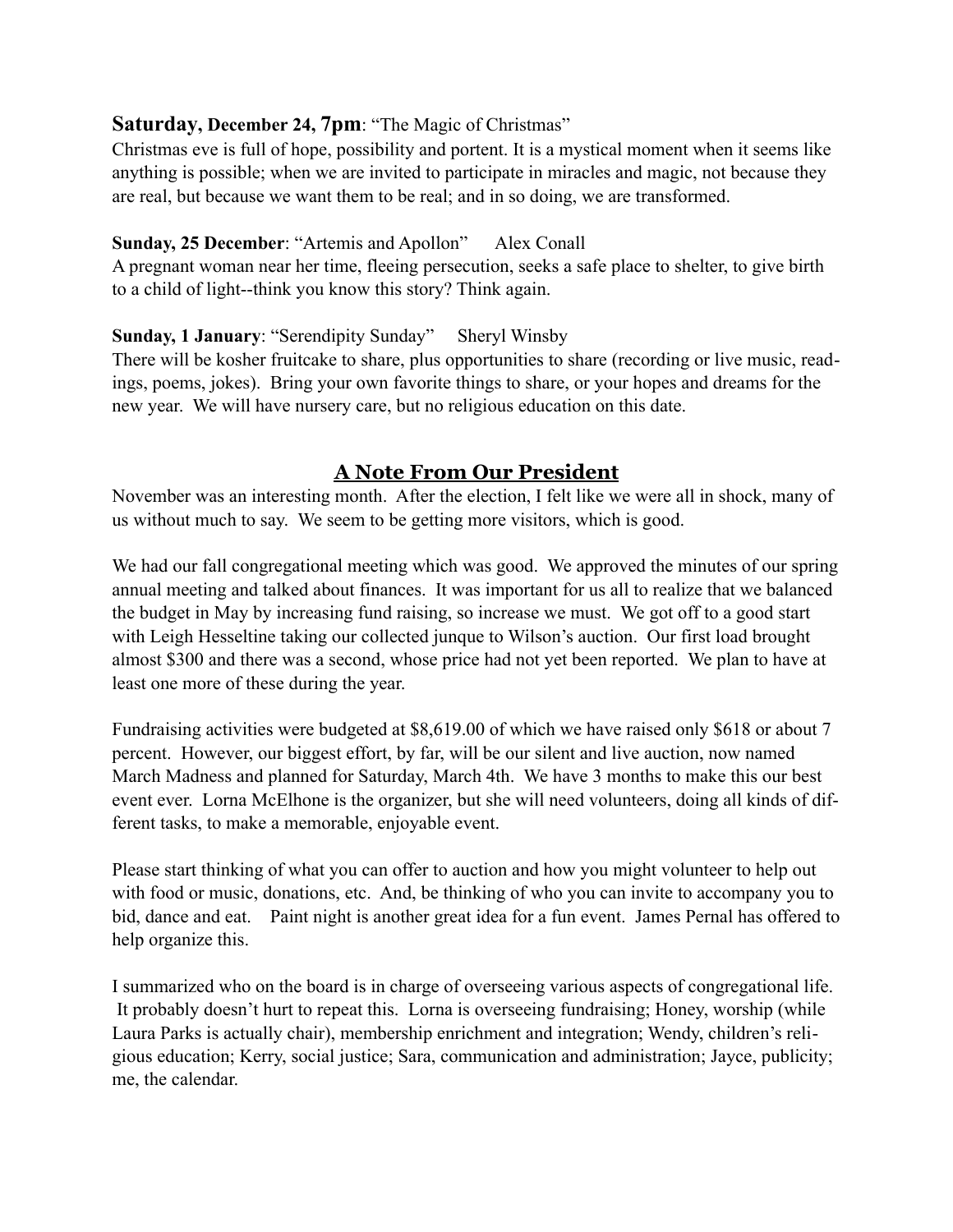Jayce has been polling members on how we might best utilize money that we apply for to help us grow (through the Grants for Growth program). There was quite a bit of interest in hiring a parttime administrator to help with some of the paperwork tasks that we have.

We also discussed how best to recruit for coffee hour and snacks. It was suggested that we try putting the sign-up sheet on the table with the orders of service. Someone else suggested that we have the sign up on an easel standing there. In addition, it was suggested that the people who are doing coffee for the current week might attempt to recruit people for the following couple of weeks, if no one has signed up by the time they start putting out the food. We also may try recruiting on SLACK. SLACK is a new electronic communication tool that allows for more interactive discussions to take place. We encourage everyone who has either a computer or electronic device to try it. Laura and Jayce will be giving little tutorials after some of the services. To join the SLACK team, you must be invited (through email) by someone who already has an account.

I am also encouraging people to check out our Facebook page regularly and particularly to like and share the sermon topics to their Facebook feed. In addition, when you come in to UUCD, please consider checking in on Facebook and noting others who are there. Please also consider inviting people you come across who seem to be looking for a community who seem to have liberal religious values.

We decided at the meeting to hold services on Christmas morning, 12/25 and New Year's morning, January 1st. There were at least a small number of people that committed to attend and said that they would value being with their community at these times. The service on New Year's Day will be a sharing, serendipity service, even a little more informal than our usual informal services. Please plan to bring something to share if you come—a thought or story, song or poem, for example.

We will be adding a more formal calendar to our website. For now, save these dates: March 4th Live and Silent Auction April 3-5 Reversing Inequality, UUs for Social Justice in the Capital Region June 4th Annual Congregational Meeting 6/21-6/25 General Assembly (UUs annual convention) held in New Orleans in 2017.

Tom and I are off the West for the next two weeks. We are visiting Sedona, AZ and South Lake Tahoe, CA. We will be back for the last two weeks of the month. We hope to see as many of you as possible then—at one of our services as we close out 2016. We wish you all a happy holiday season and hope that good fellowship will replace the rancor of the campaign season.

# Sheryl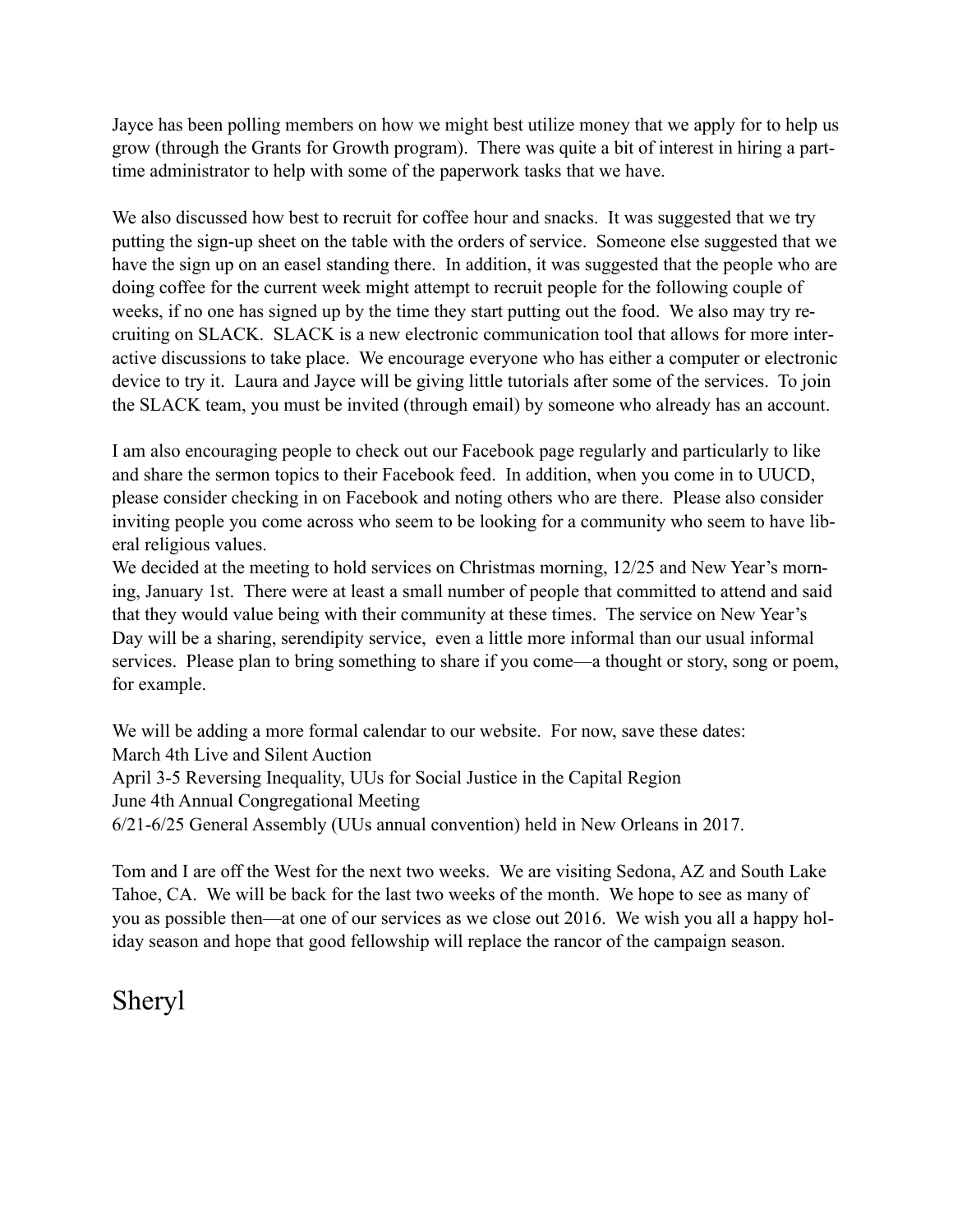# **Calendar**

- Sunday, 4 December 11.30: Slack crash course at CBS
- Monday, 5 December: DIMH dinner. Leigh Hesseltine, head chef
- Wednesday, 7 December 7pm: Mindfulness meditation at CBS
- Sunday, 11 December 11.30am: Social Justice Committee meeting at CBS
- Sunday, 11 December: Social Justice Sunday benefiting Friends of God's Golden Acre
- Sunday, 11 December: Christmas celebration and fundraiser after service
- Tuesday, 13 December 6.30: Diner's Club at Yukon BBQ
- Sunday, 18 December 9.15am: Slack crash course at CBS
- Sunday, 18 December: CSAI discussion after service "The Corruption of our Democracy"

#### **Birthdays**

Theo Newman (4), Phil Troxler (7), Krissy Deskiewicz (16), Ethan Lettieri (19), Hannah McLennan (20), Sandy Nelson (21), Stuart Marsh (25), Paul Kuras (28), Ariel Peters (29)

Please send any upcoming birthdays to Laura Parks (laura.e.parks (agmail.com)!



*Food for Thought*

 *No one says much good of Winter, except as something hard that exaggerates the Spring reprieve.*  – Max Coots

I just put my roses to bed for the winter. Most of the leaves had fallen from the stalks. There were some few stragglers, of course; mostly turning grey from frost bite nipping at the edges. It was time. It had been a long and glorious summer. The season here in Delaware is far longer than I have experienced in New England. New shoots begin to swell early in April, and buds continue to struggle forth late into November. With careful pruning I can get up to four generations of roses during those incredible eight months. Now that these bushes (and I) have had the time to establish roots, they have rewarded me with a superabundance of color, and hue, and texture and scent. But it was time.

Time to sleep. Time to recover. Time to pause and to rest. Time to take a break from the constant effort and energy of bursting forth and blooming and blossoming and creating. Time to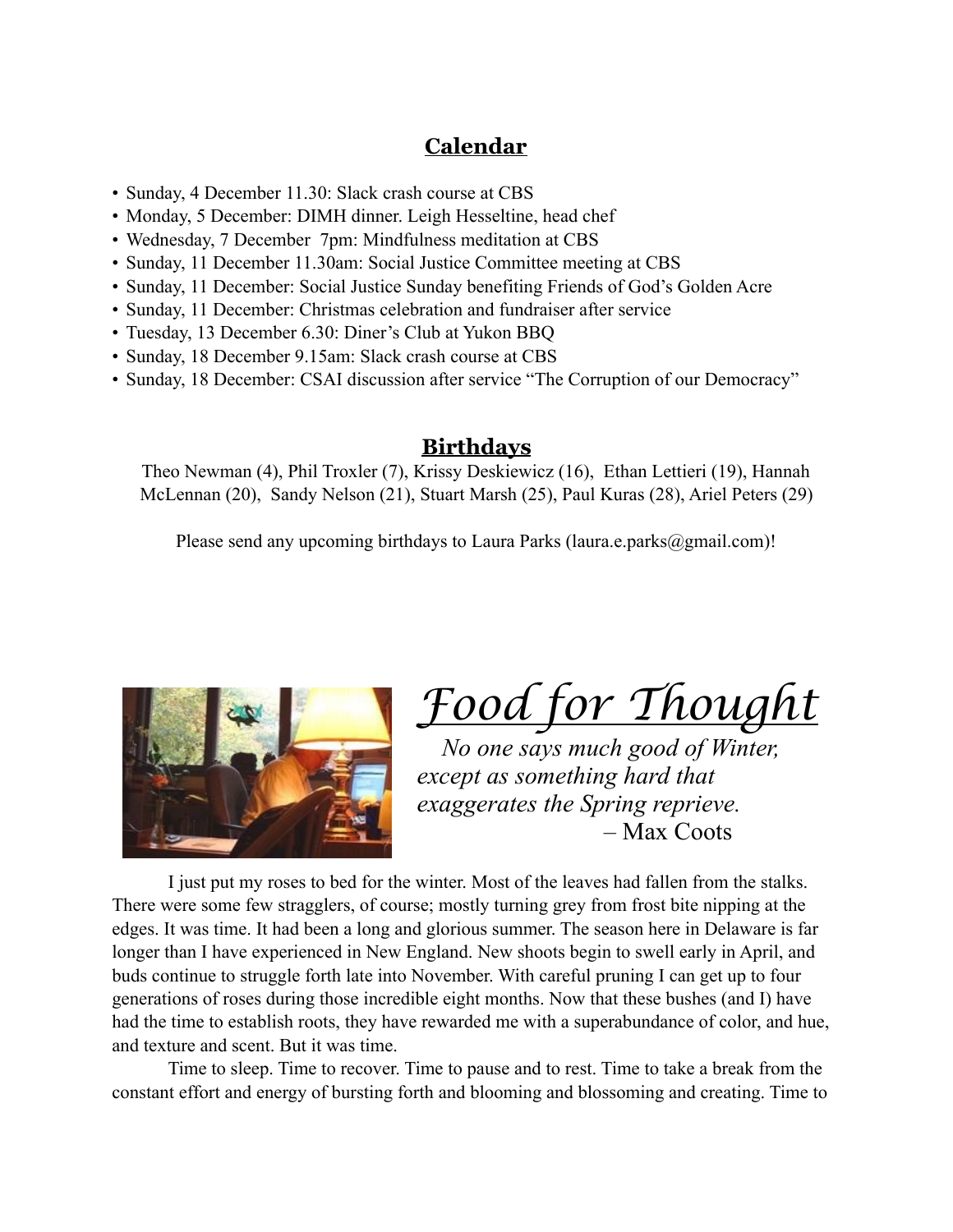bank the fires of life, to consolidate and to conserve. Time to lie in dormant silence and to briefly relinquish the primal urge to grow. Winter is that time. At least around here. It is that quiescent time when my roses, and assorted other local life forms, seek respite from both the glory and the demands of the summer season and slip into the inertia of slumber and repose. And I respect that. I even appreciate the necessity. After all, 'For everything there is a season, and a time for every purpose under heaven.' I read that somewhere (or heard it sung).

So I trim the canes back. As brutal as it sometimes feels, the stalks, which have stretched too far, have become over-balanced and place too much strain and demand upon the crown. They need to be pruned; and I sometimes feel like I can almost hear a soft sigh of thanks. It's almost as though the whole system can now breath, can let go and let down, can relax. As I spread new mulch laced with rose food softly up against the core I feel as though I am tucking a child into bed for the night; to sleep, perchance to dream, and to rise again, refreshed and renewed. It is a sad-sweet departing. It is an evening ending tinged with thanks and the promise of a new beginning, a new morning and a new tomorrow. But for now, adieu. Parting is such sweet sorrow.

Me too. I feel those same things within myself as I put my garden to bed and we enter into this winter season together. I too (being a local life form) feel the strain of the growing season, feel the need to stop, to lie down, to let go, to rest and to bank the embers glowing, to breathe deeply again, to sigh and to sleep and perchance to dream. It has been a glorious season, full of rich experience, wonder, joy, enthusiasm, enchantment, color and delight. But I sometimes sense that my energy and effort seem also to be fully expended. So I, too, need to cut back (or to be cut back), to relinquish the overbalance and unbalance, to surrender many of the demands I and family and friends and others, place upon this fragile organism. Not so that I become something less, but so that I can not only survive, but can truly flourish. Perhaps this is the time and the season for all of us just naturally, to pause and to reflect; a good time to recover and to recollect. It is not only the dark time before the resurrection of spring, it is also the rich gentle time of inner peace and transfiguration. And so I welcome this season. I celebrate the advent of the cycles of life and living. I enter into this in-between-time with anticipation and expectation. For it also has its own delicious fruits.

So welcome to winter. May we each and all softly bank the embers. May we all feed the roots of our spirits, and shelter the core of our souls. May we all gather our strength, encourage our life aspirations, dream our dreams, and cherish this time of gentle peace.

*In a way winter is the real spring, the time when the inner thing happens, the resurge of nature.* – Edna O'Brien

So may we also let the 'inner thing happen' and be transformed; and may god bless us, every one.

Peace, *Greg*